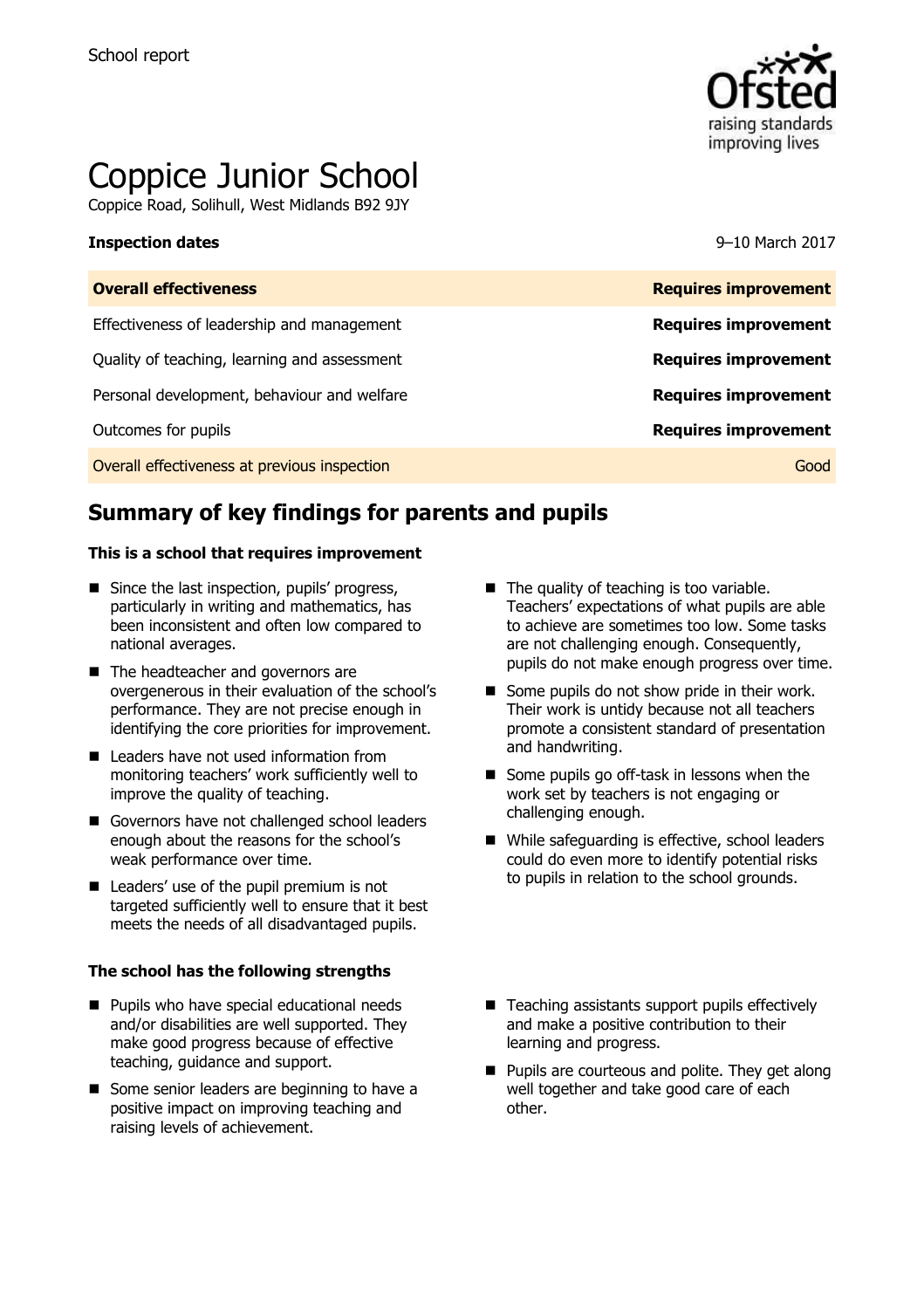

# **Full report**

### **What does the school need to do to improve further?**

- **IMPROVE the quality of leadership and management by ensuring that:** 
	- the evaluation of the school's performance is accurate, enabling clear identification of priorities for improvement and swift action to improve progress for all groups of pupils
	- leaders use the findings from monitoring activities more precisely to help teachers improve the quality of their teaching
	- leaders check and review how successful the school's strategies are in improving outcomes for disadvantaged pupils
	- governors hold the headteacher to account more rigorously for the impact of the school's actions on improving pupils' outcomes.
- Improve the quality of teaching to strengthen pupils' progress by ensuring that:
	- all teachers have consistently high expectations of what pupils can and should achieve
	- activities are well matched to the needs of all pupils so that they are appropriately challenged and make more rapid progress, particularly in writing and mathematics.
- Improve standards of behaviour and personal development by ensuring that:
	- teachers have consistent expectations about the presentation of pupils' work
	- teachers eliminate low-level disruption by making activities more engaging so that pupils maximise their time for learning.
- Develop a deeper culture of safeguarding by ensuring that there is better identification and management of potential risks to pupils in relation to the school grounds.

An external review of governance should be undertaken in order to assess how this aspect of leadership and management may be improved.

An external review of the school's use of the pupil premium should be undertaken in order to assess how this aspect of leadership and management may be improved.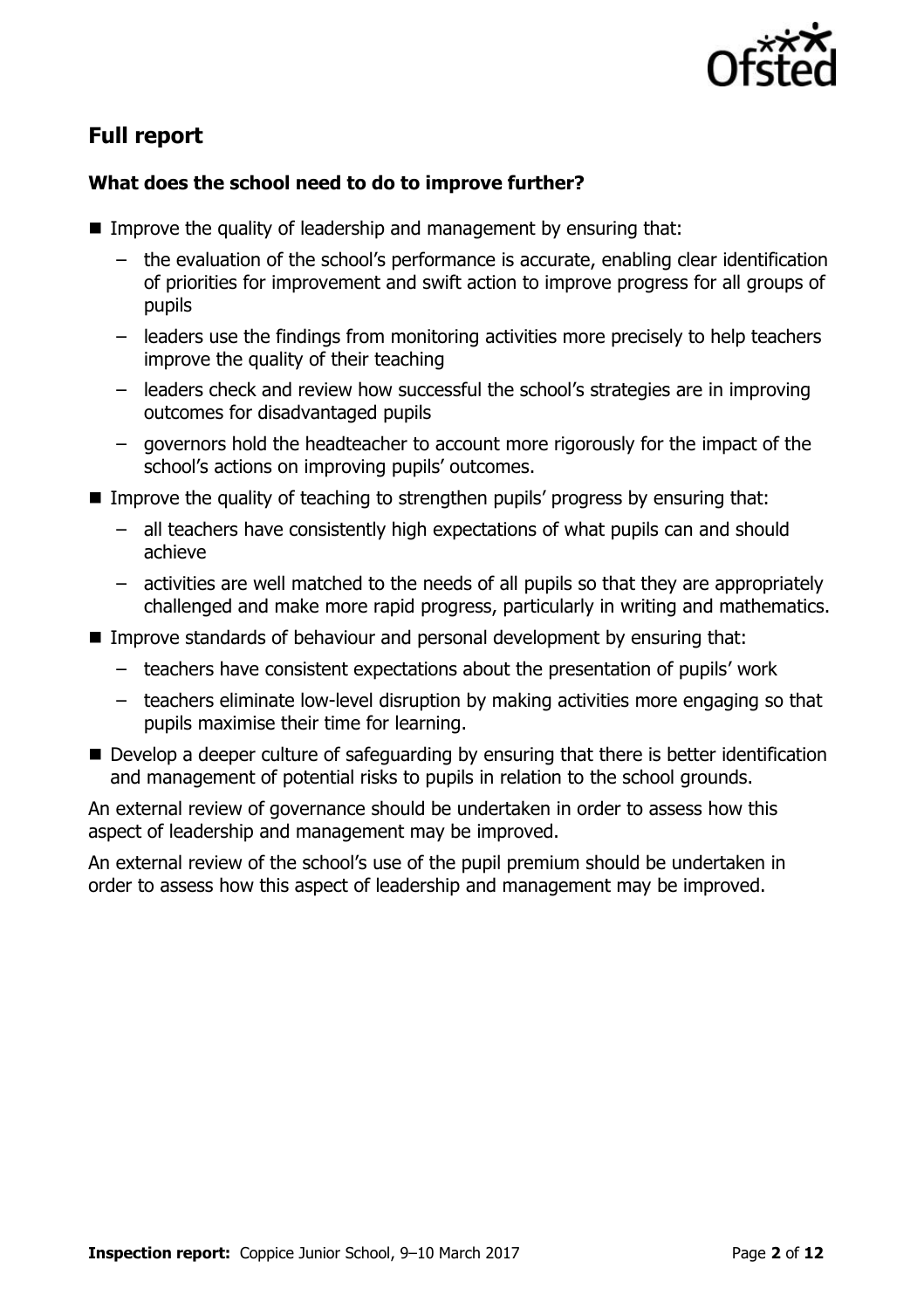

# **Inspection judgements**

### **Effectiveness of leadership and management Requires improvement**

- Leaders and governors have been overgenerous in their evaluation of the quality of education provided by the school. Consequently, they have not identified weaknesses precisely enough and put in place appropriate actions to address the inconsistent progress pupils make across the curriculum.
- Senior leaders have not done enough to increase rates of pupils' progress since the last inspection. They have not acted quickly enough to improve teaching and develop a culture of ambition and determination to get the best from all pupils.
- Leaders' evaluations of teaching are not always sufficiently rigorous. Leaders do not consistently use the information they gather about the quality of teaching to identify specific areas that are weaker. As a result, development plans do not focus sharply enough on improving the aspects of teaching that need most attention.
- The school's assessment system, while very comprehensive, is not used effectively to pinpoint and understand the specific issues which hinder pupils' progress. Consequently, leaders' actions to improve teaching and learning are not sufficiently well targeted and progress has not been quick enough.
- The curriculum is broad and balanced, although some topics are not covered in enough depth to allow pupils to achieve well across all subjects. For example, science work across year groups is stronger than history and geography, which are more variable in quality. The curriculum is supplemented by a range of extra-curricular activity clubs, including table tennis, cooking and computing. These clubs are well attended and contribute well to pupils' wider development.
- Senior leaders have enabled subiect leaders to contribute to the school's monitoring and evaluation cycle. They are involved in observing lessons, scrutinising teachers' planning and reviewing pupils' work. This gives subject leaders a good oversight of the quality of teaching and learning. However, their monitoring lacks evaluation and makes little reference to the amount of progress pupils make. While leaders provide feedback to teachers, there is little specific guidance about the next steps for teachers to tackle any weaknesses in pupils' outcomes.
- The local authority provides a half-day termly visit to support the school's selfevaluation processes. At the most recent visit, an adviser worked alongside leaders to carry out a joint evaluation activity on the provision for pupils who have special educational needs and/or disabilities. The findings matched those of the school and confirmed that the actions leaders were taking were the right ones. However, the local authority's judgement about pupils' current rates of progress and the 2016 outcomes is overgenerous. As a result, leaders have not focused sharply enough on improving pupils' rates of progress in core subjects.
- Leaders spend the pupil premium funding largely on extra staffing to enable smallgroup working or teaching groups with a lower pupil-teacher ratio. However, leaders have not identified precisely the barriers to learning for disadvantaged pupils, therefore leaders and governors are unclear about how effective the support has been.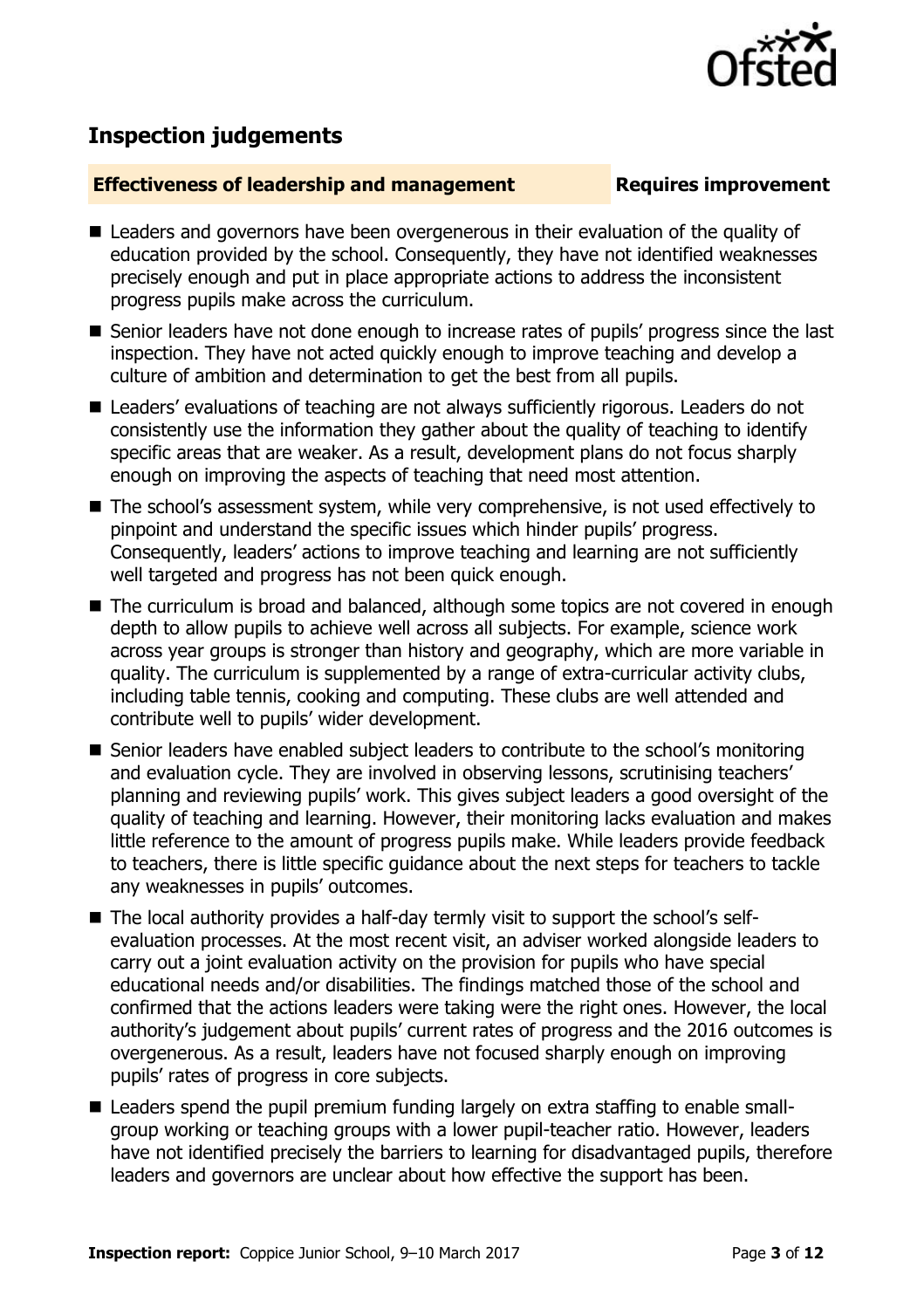

Disadvantaged pupils' progress remains variable overall due to variations in the quality of teaching.

- More recently, some senior leaders have effectively supported teachers to help them improve their teaching. For example, leaders' guidance and advice to support the teaching of mathematics are helping pupils to make better progress, although the full impact of their work has yet to be realised.
- Leadership of special educational needs is strong. The additional funding for pupils who have special educational needs and/or disabilities is used well to improve their progress over time. The special educational needs coordinator knows these pupils and their identified needs, and monitors their progress well. Detailed intervention maps provide good evidence of the support given to pupils and its positive impact.
- School sports funding is used well to extend the range of sporting opportunities for pupils, including access to sports such as rugby, golf and hockey. The funding also pays for a play leader to run activities during lunchtimes, helping pupils to develop their social skills.
- The large majority of parents are supportive of the school and its work. They say that their children are happy and get on well at school. A few parents feel that communication between home and school could be better, with more notice given about events.

### **Governance of the school**

- Governors are beginning to ask the right questions of leaders in relation to the school's performance, although they are not always probing enough about the actual impact of leaders' work on pupils' progress. They rely too heavily on the headteacher to evaluate the work of the school. Consequently, governors do not hold the headteacher fully to account for pupils' outcomes.
- Governors are actively involved in the work of the school and have clearly defined roles and responsibilities. They visit the school regularly to gain an oversight of how leaders check on the school's work. However, they do not yet have a completely accurate understanding of the quality of provision that the school offers its pupils. For example, governors do not have a clear assessment of the impact of additional funding on targeted disadvantaged pupils.
- The school's website does not comply with the Department for Education guidance on what schools should publish about the pupil premium funding. As a result, parents are not as informed as they should be.
- Subject leaders provide governors with useful overviews of their subject areas at the start of each governors' meeting. This helps governors to have an awareness of the wider curriculum offered by the school.
- Governors show a commitment to improving governance so that they can strengthen the support and challenge that are offered to the school. They are reflective of their practice. For example, they carried out a self-evaluation and identified some actions to improve their overall effectiveness.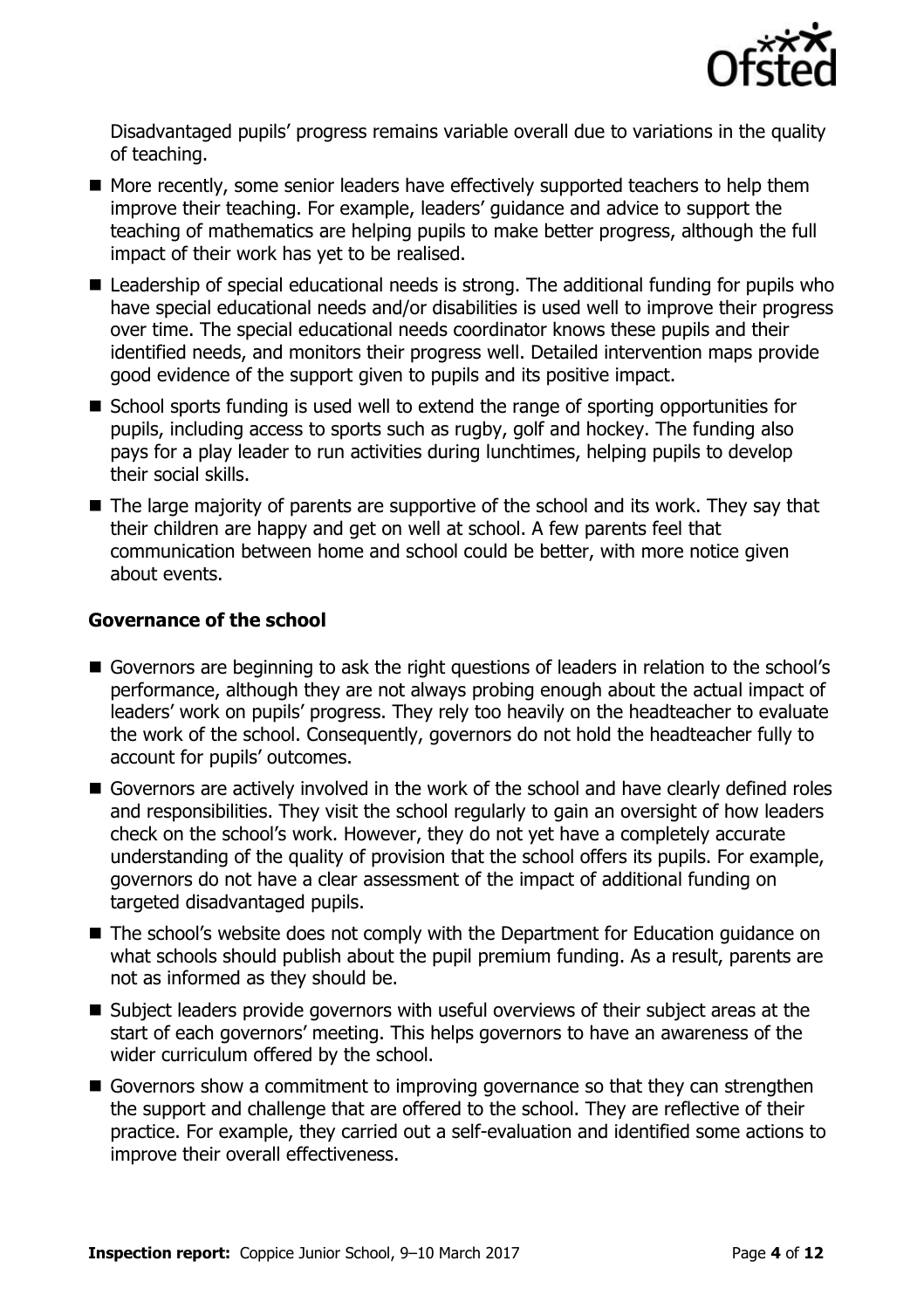

### **Safeguarding**

- The arrangements for safeguarding are effective.
- Staff show a good understanding of the school's safeguarding policies and procedures because they receive periodic training to keep them informed. For example, staff have a good knowledge of child sexual exploitation as a result of training delivered by the police. Staff are clear about when to refer any concerns about a pupil to the designated safeguarding lead.
- The school's reporting of safeguarding matters has recently moved to a new electronic system for logging concerns. This is bringing about greater consistency and orderliness in the recording of child-protection concerns. Staff share any worries or concerns about pupils with others at the weekly 'concerns meeting', enabling everyone to remain vigilant.
- **Pupils say that they feel safe in school. They are taught effectively about how to stay** safe in a range of situations through a comprehensive personal, social and health education programme. For example, pupils learned about escalator safety and had their work displayed in the school hall so that others could be informed about the risks of using an escalator.
- Staff put in place appropriate risk assessments for visits and other school activities. However, leaders do not always identify carefully enough the potential risks associated with the school grounds.
- Leaders ensure that appropriate checks are in place for all staff and volunteers who work with children. Several governors are trained in safer recruitment practices.

### **Quality of teaching, learning and assessment France Requires improvement**

- $\blacksquare$  The quality of teaching is not consistently good across the school. As a result, too many pupils do not achieve as well as they could from their different starting points.
- Teachers' use of time in lessons is not always effective. Some spend an unnecessarily lengthy period of time giving instructions or explaining an activity and do not leave sufficient time for pupils to apply and deepen their learning.
- Teachers do not always take into account pupils' prior knowledge and understanding when planning new learning. As a result, pupils sometimes have gaps in their knowledge and understanding which prevent them from making good progress. For example, older children were unable to confidently solve problems involving fractions of an amount of money because they did not have a secure grasp of notation for money and place value.
- The teaching of writing is not always effective because some pupils are not being given the guidance they need to improve their work. Pupils do not have a secure grasp of punctuation and the quality of some handwriting is quite poor. In some pupils' books, inspectors saw a deterioration in the quality of written work over time.
- Teachers' expectations of pupils are often not sufficiently high enough to ensure that all groups of pupils are challenged and produce work which is at least of a good standard. This is because teachers sometimes set work which is not well matched to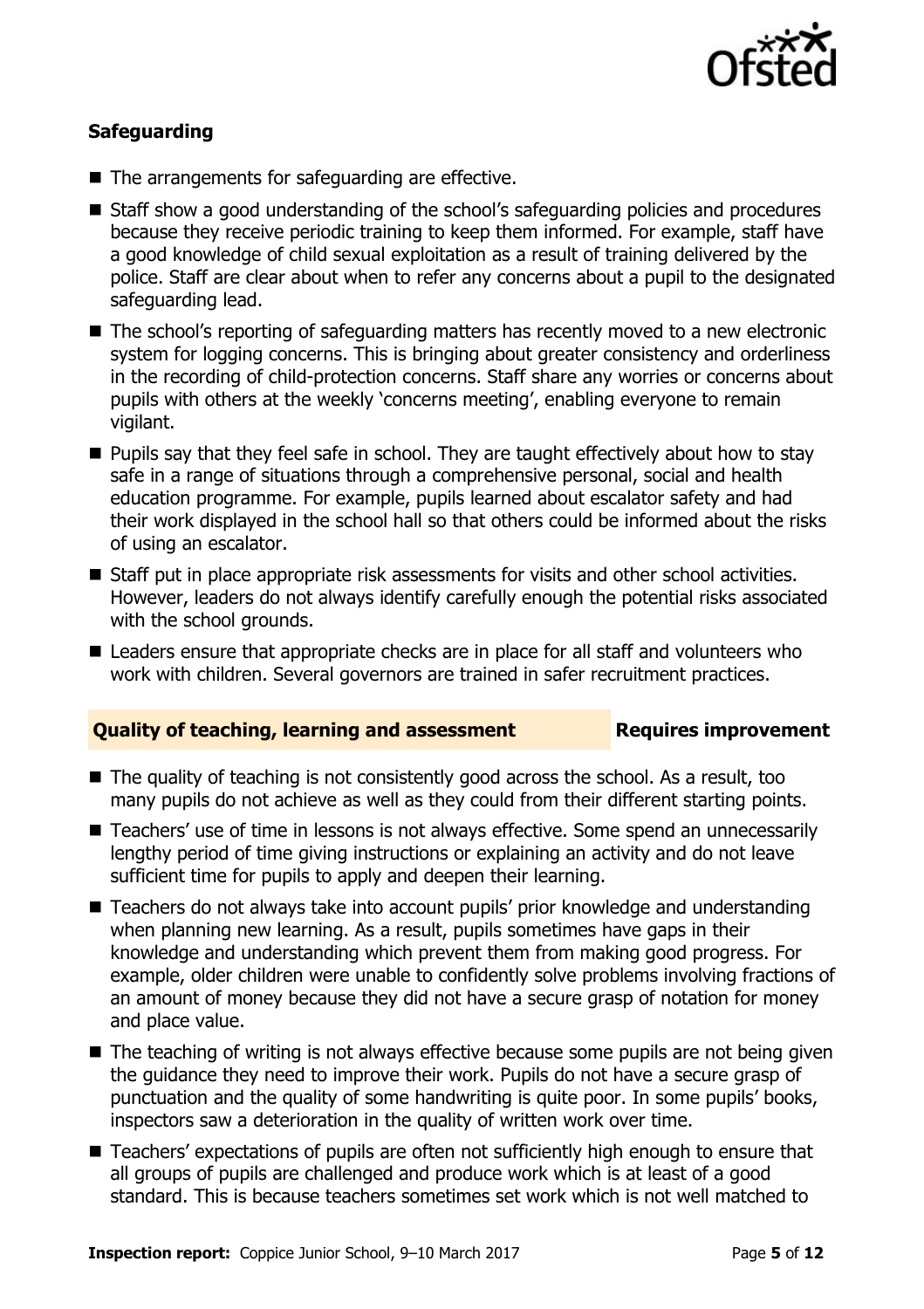

the differing abilities in the class. Too often, pupils are not stretched in their learning. Pupils' typical comments in their books include, 'I would like to be challenged' and 'I found this easy-peasy.' At other times, teachers set a level of challenge for pupils that is too difficult.

- $\blacksquare$  The teaching of mathematics is improving and the work in pupils' books shows that some pupils are making good progress. However, there is still further work to be done to ensure consistency in teaching. For example, in some classes, teachers are working hard to develop pupils' reasoning skills so that they can explain their thinking. In other classes, there are still too few opportunities for pupils to apply their reasoning skills.
- In the most effective lessons, pupils have a clear sense of purpose about what they are learning to do. For example, in a mathematics lesson linked to work on the Amazon rainforest, pupils successfully planned a visit to Brazil and applied their mathematical skills to working out costs within a set budget. Pupils showed enjoyment in their work and most achieved well.
- Teachers use effective questioning to draw out pupils' understanding and help them progress in their learning. For example, in an engaging English lesson which used the poem 'The Listeners' by Walter De La Mare, the teacher skilfully challenged pupils through open questions to understand why imagery is used in poetry.
- $\blacksquare$  In some year groups, pupils effectively develop their literacy skills across the curriculum. For example, pupils apply and improve their skills of diary writing through their history work on the Victorians. In another class, pupils produced a rainforest display including art and poems which were of a good standard.
- Teachers use interventions and focused teaching well to support the achievement of pupils who have special educational needs and/or disabilities. Leaders track the progress of these pupils, ensuring that there is rapid identification followed by a programme of appropriate support.
- Where teaching is effective for lower-attaining pupils, teachers build up learning gradually in sequential steps and provide clear, succinct instructions. As a result, pupils make faster progress.
- Typically, relationships between adults and pupils are positive. Staff nurture and encourage pupils, celebrating their achievements, which makes them feel valued.
- Teaching assistants work in close partnership with teachers to effectively support the progress of pupils, especially those who are low attaining or who have special educational needs and/or disabilities. They encourage pupils' good attitudes to learning.

### **Personal development, behaviour and welfare Fig. 2.1 Requires improvement**

### **Personal development and welfare**

- The school's work to promote pupils' personal development and welfare requires improvement.
- **Pupils' attitudes to learning vary because teachers do not consistently provide** stimulating, challenging activities for all pupils to develop pride and enthusiasm in their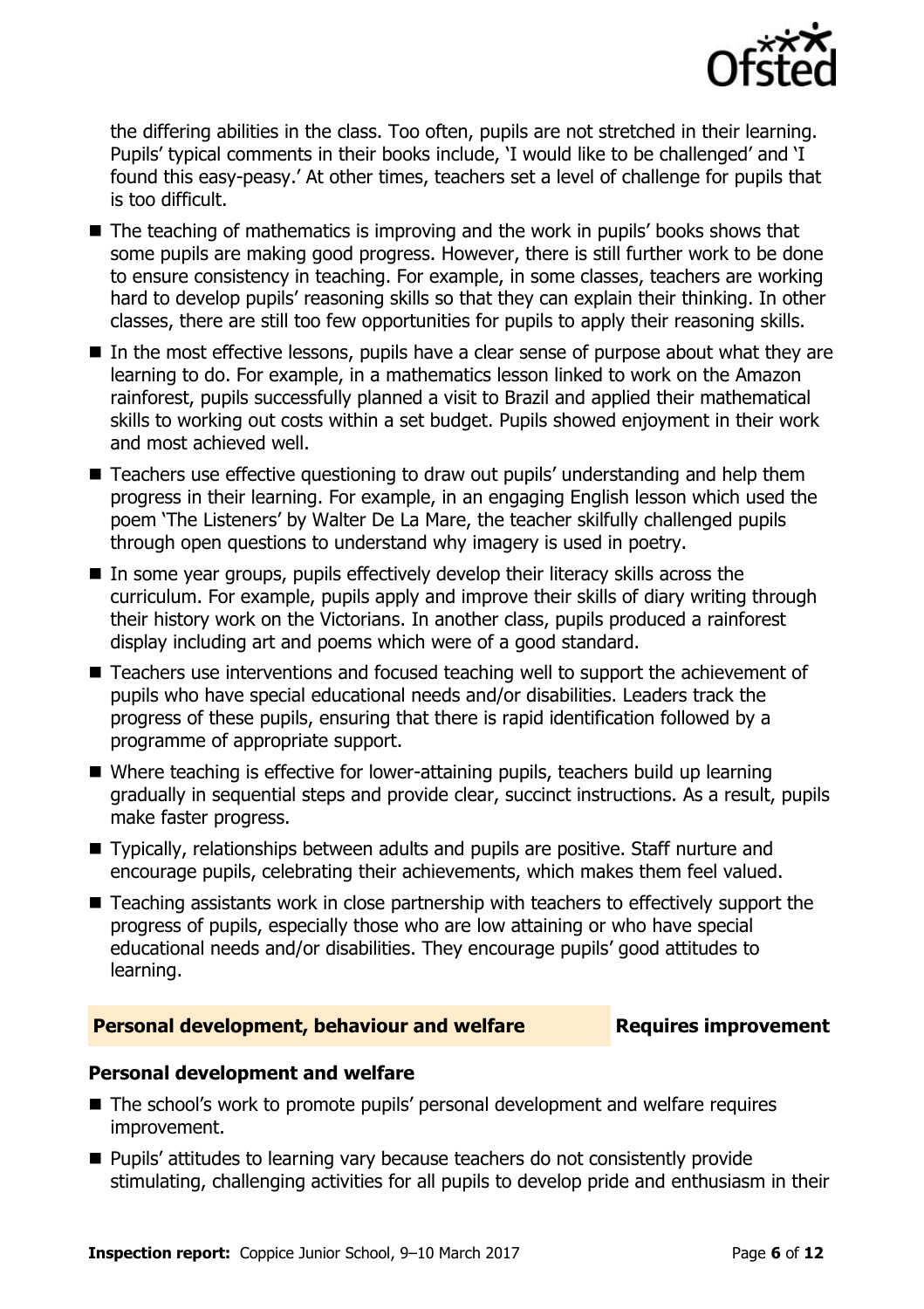

work. Sometimes this results in pupils going off-task and low-level disruption goes unchecked.

- **Pupils' presentation varies widely across the school because leaders have not secured a** consistent approach to expecting the best from pupils.
- The school provides an effective weekly programme of personal, social and health education lessons which enable pupils to explore a range of issues in a safe environment. For example, pupils discuss what racism means and have a clear understanding of why it is wrong.
- Teachers promote pupils' cultural development with varying degrees of success. Pupils are taught about a range of religions in religious education, including Hinduism and Sikhism. However, their knowledge and understanding of different faiths are quite limited.
- **Pupils say that bullying sometimes happens, although it is always sorted out quickly by** adults. Pupils have a good understanding of the different types of bullying, including racist bullying and cyber bullying. They know how to stay safe when online, for example by having strong passwords and not sharing personal information. School leaders actively promote an anti-bullying culture within the school. Pupils create 'Power for Good' anti-bullying posters and display these in school.
- **Pupils show a reasonable understanding of British values. Teachers promote** democracy well through school elections, enabling pupils to take up positions such as school council members and house captains. However, pupils found it difficult to articulate the difference they make. Pupils understand how laws are created and appreciate why it is important that we abide by rules. Pupils are given opportunities in school to demonstrate responsibility. For example, older pupils operate the technical equipment during assembly.

### **Behaviour**

- The behaviour of pupils requires improvement.
- Some pupils are unable to fully access the learning in a lesson because it is too hard. This leads to these pupils sometimes becoming inattentive and going off-task. Pupils told inspectors that there is quite a lot of chatting in lessons. Pupils understand the school's behaviour system well and know the sanctions. They enjoy being rewarded with 'golden time'.
- Pupils' attendance has fallen since the last inspection. However, in 2016, pupils' attendance was broadly in line with the national average. Rates of absence were higher than the national average for disadvantaged pupils and pupils who have special educational needs and/or disabilities. Attendance for this academic year is beginning to improve. Leaders are very aware of the attendance issue and are trying everything possible to stem the decline.
- **Pupils are polite and courteous to each other, staff and visitors. They have a clear** sense of right and wrong, which is usually supported through clear and effective behaviour management. Pupils are aware of the consequences of their actions.
- Most pupils work well with others in class and at less structured times, such as play.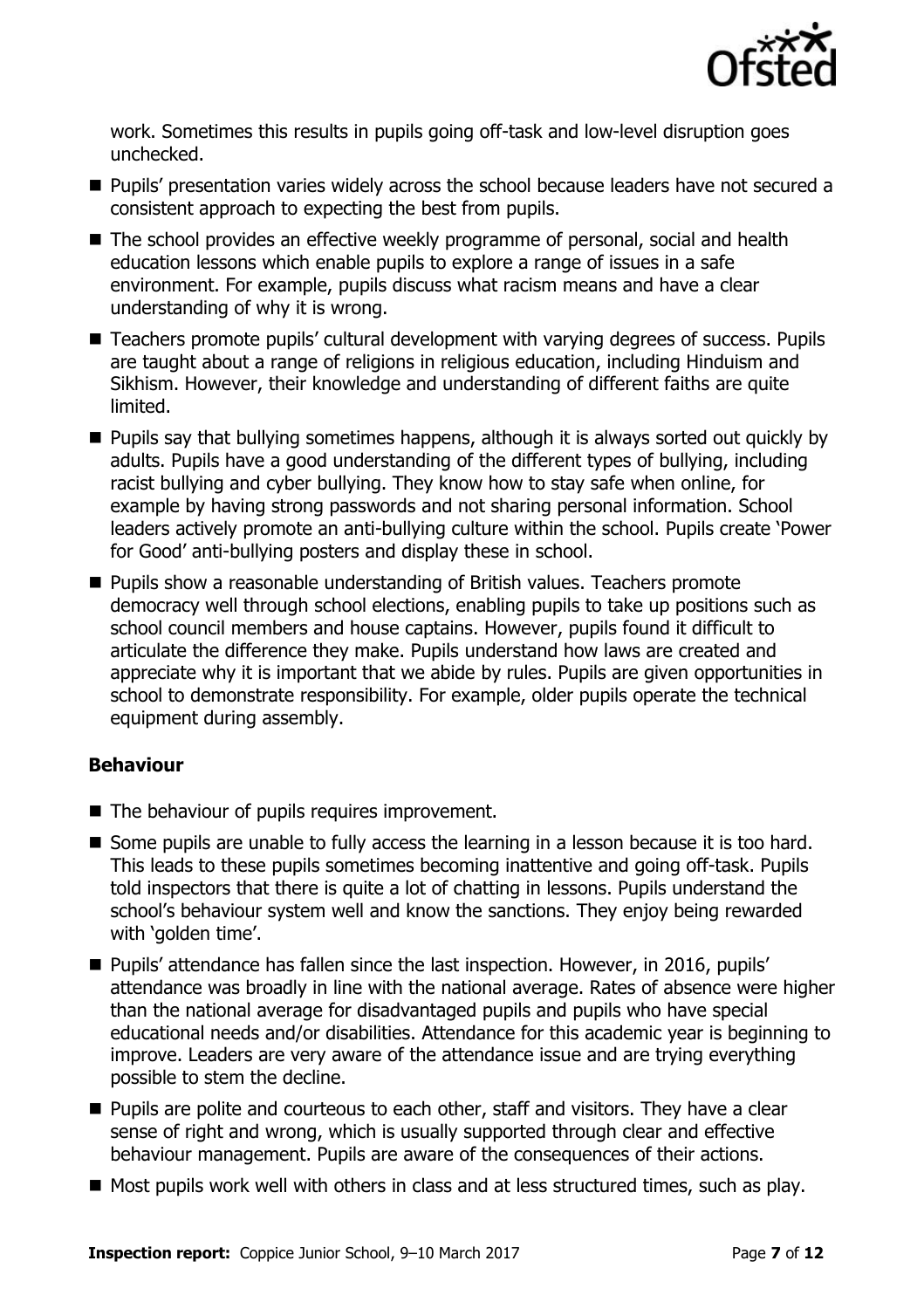

Pupils behave well during the lunch period. This is a social occasion where they are not rushed, but have time to relax and talk.

### **Outcomes for pupils Requires improvement**

- Outcomes for pupils require improvement because progress in reading, writing and mathematics is not yet consistently good across the school. Not all leaders have sufficiently high expectations of what pupils should achieve, which leads to an unambitious culture within the school.
- For a number of years, pupils' progress in mathematics at key stage 2 has been consistently well below the national average. In 2016, too few pupils in Year 6 made enough progress from their different starting points in reading and mathematics. The most able disadvantaged pupils' outcomes were particularly poor.
- Work in pupils' books and visits to lessons confirm that the progress of current pupils, including those who are disadvantaged, is inconsistent. In some books, there is evidence of pupils making good progress over time in core subjects. However, in some books, pupils demonstrate limited progress, especially in writing. Work is insufficiently challenging and does not move pupils on quickly enough to harder work, or pupils spend too long on tasks that they can already do.
- The school's use of the pupil premium funding is not targeted specifically enough to enable all disadvantaged pupils to make good progress and attain well.
- By the end of key stage 2, the proportion of pupils who attain the expected standards in reading, writing and mathematics is broadly in line with national averages. Prior to 2016, attainment in reading had been well above the national average for a few years.
- The most able pupils are not challenged well enough in their learning. Their progress is not as rapid as it should be because teachers do not routinely expect enough of them.
- Despite pupils' progress in writing by the end of Year 6 being well above the national average, the current work in books varies considerably. In some books, handwriting is weak and letters are not formed correctly. Pupils' spelling and punctuation are also sometimes inaccurate.
- Pupils' achievement in other curriculum subjects, including science, history and geography, is variable. The work produced is not always of a good standard.
- Most pupils who have special educational needs and/or disabilities achieve well due to the effective leadership of provision for these pupils. This is due to pupils' needs being quickly identified and addressed through effective interventions.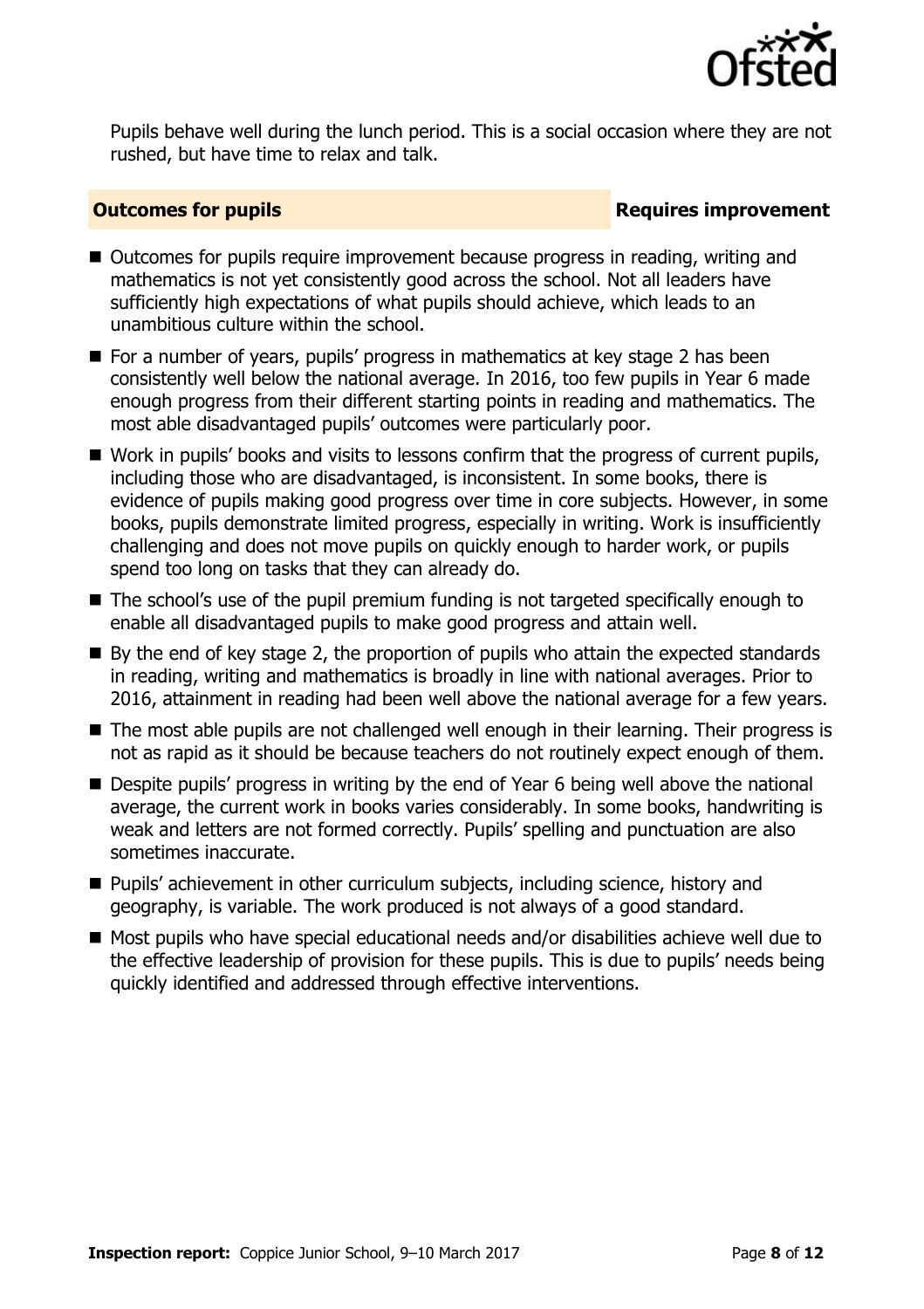

# **School details**

| Unique reference number | 104041   |
|-------------------------|----------|
| Local authority         | Solihull |
| Inspection number       | 10025375 |

This inspection was carried out under section 8 of the Education Act 2005. The inspection was also deemed a section 5 inspection under the same Act.

| Type of school                      | <b>Junior</b>                  |
|-------------------------------------|--------------------------------|
| School category                     | Maintained                     |
| Age range of pupils                 | 7 to 11                        |
| <b>Gender of pupils</b>             | Mixed                          |
| Number of pupils on the school roll | 264                            |
| Appropriate authority               | The governing body             |
| Chair                               | <b>Russell Bryant</b>          |
| <b>Headteacher</b>                  | Julie McCarthy                 |
| Telephone number                    | 0121 705 3504                  |
| Website                             | www.coppicejuniorschool.co.uk/ |
| <b>Email address</b>                | office@coppice.solihull.sch.uk |
| Date of previous inspection         | 6-7 December 2012              |

### **Information about this school**

- The school does not meet requirements on the publication of information about the pupil premium on its website.
- This school is an average-sized junior school.
- The proportion of pupils from minority ethnic groups has been steadily rising for the last three years and is broadly similar to the national figure.
- A smaller-than-average proportion of pupils speak English as an additional language.
- The proportion of pupils supported with a statement of special educational needs, an education, health and care plan or through special educational needs support is above the national average.
- $\blacksquare$  The proportion of disadvantaged pupils is below the national average.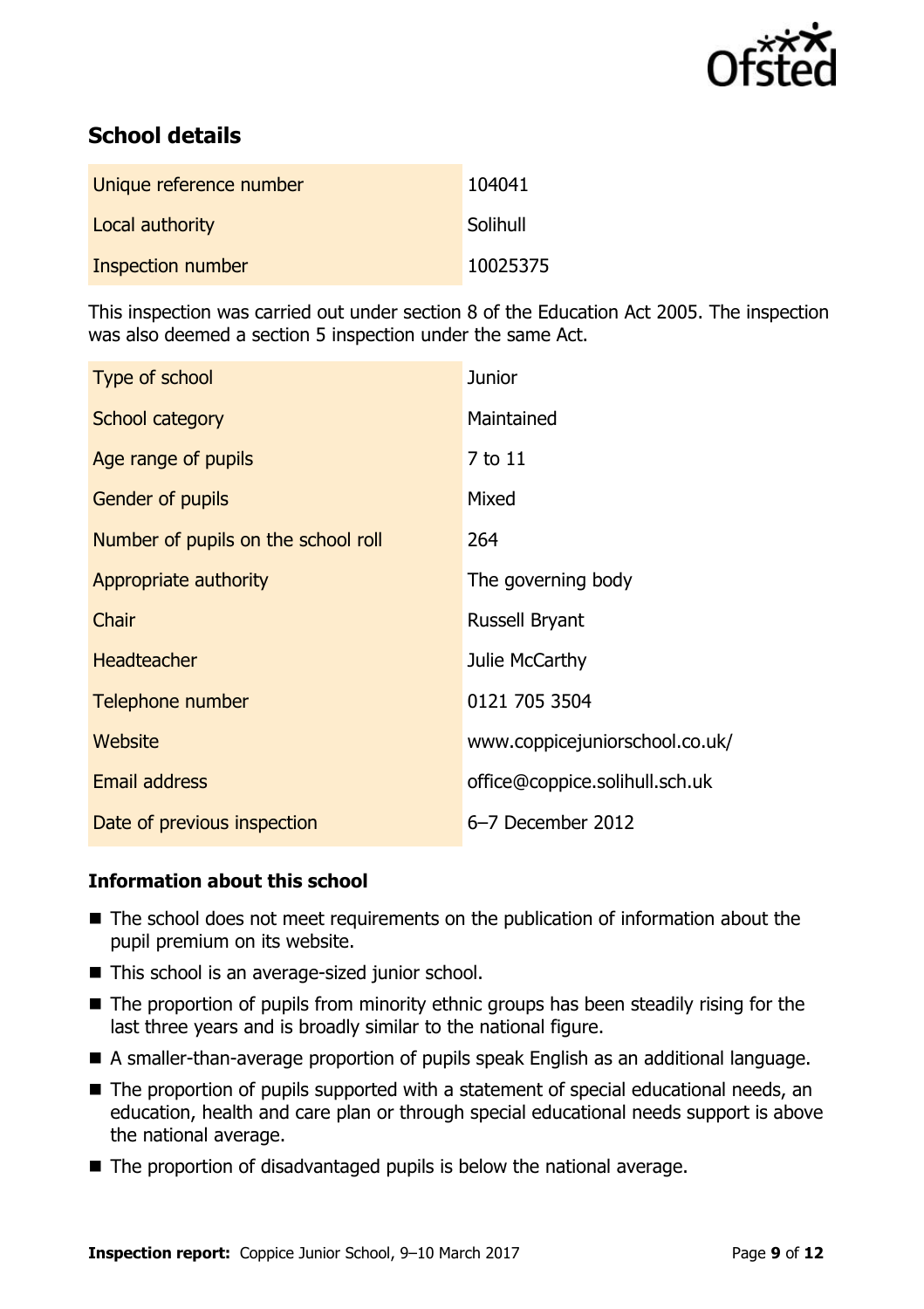

■ The school meets the government's current floor standards, which set the minimum expectations for pupils' attainment and progress.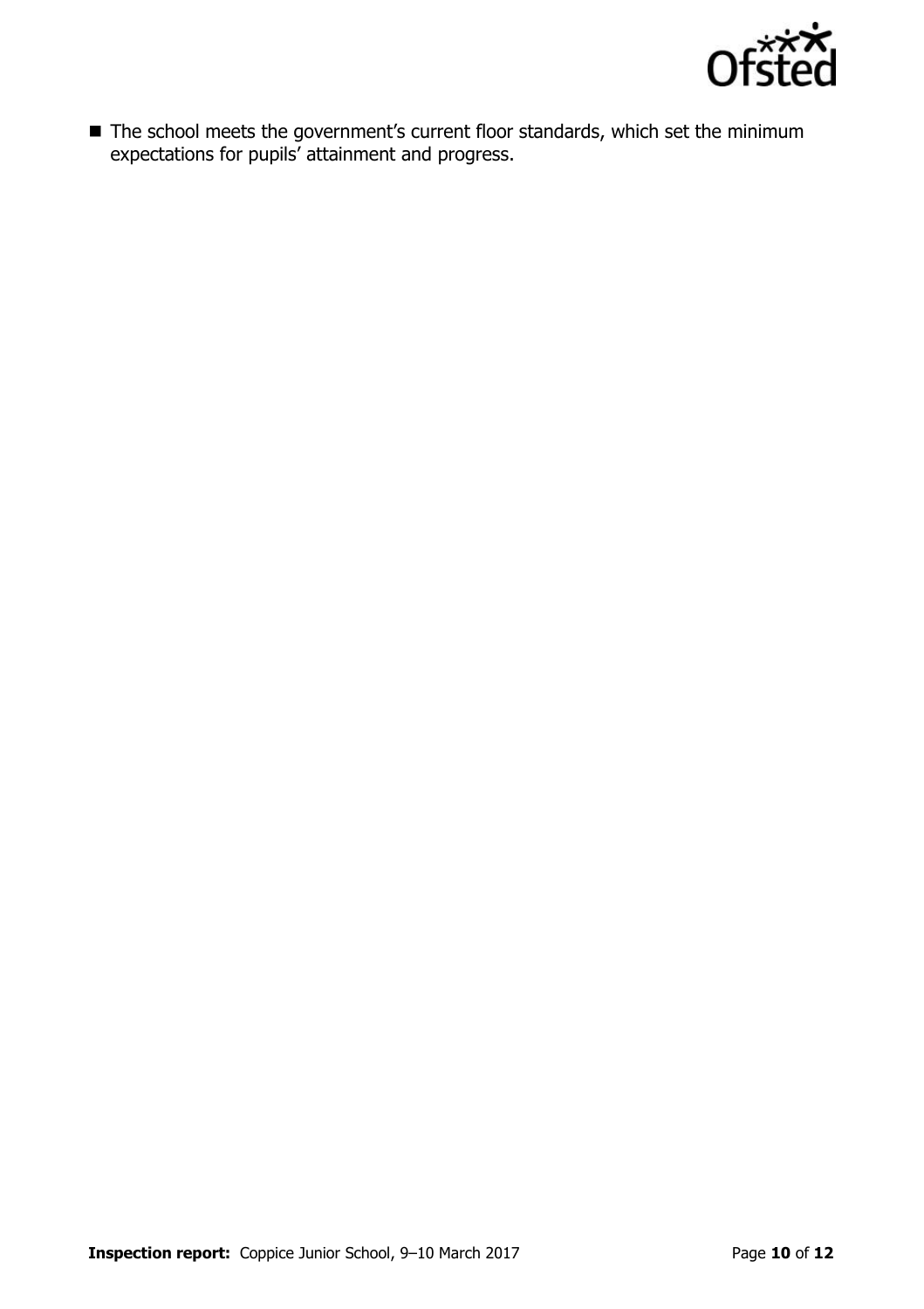

# **Information about this inspection**

- The inspection team observed learning in all year groups, including carrying out joint observations with senior leaders. Inspectors reviewed a wide range of pupils' work in books and on classroom walls.
- Inspectors talked to pupils during lessons, around school and during planned meetings to gather their views.
- Inspectors held meetings with the headteacher, other leaders, school staff and a representative from the local authority. An inspector also met with members of the governing body.
- Responses from 52 parents and carers to the Ofsted online questionnaire (Parent View) were analysed. Inspectors also gathered the views of parents at the beginning of each school day.
- **Inspectors heard pupils read during lessons.**
- The inspection team looked at a wide range of information including the school's website, the school development plan, assessment information from its pupil tracking system and anonymised performance management documentation. Inspectors reviewed documentation relating to safeguarding, as well as the minutes of governing body meetings.

### **Inspection team**

| Tim Hill, lead inspector | Her Majesty's Inspector |
|--------------------------|-------------------------|
| <b>Michael Appleby</b>   | Ofsted Inspector        |
| Justine Lomas            | Ofsted Inspector        |
| Janet Satchwell          | Ofsted Inspector        |